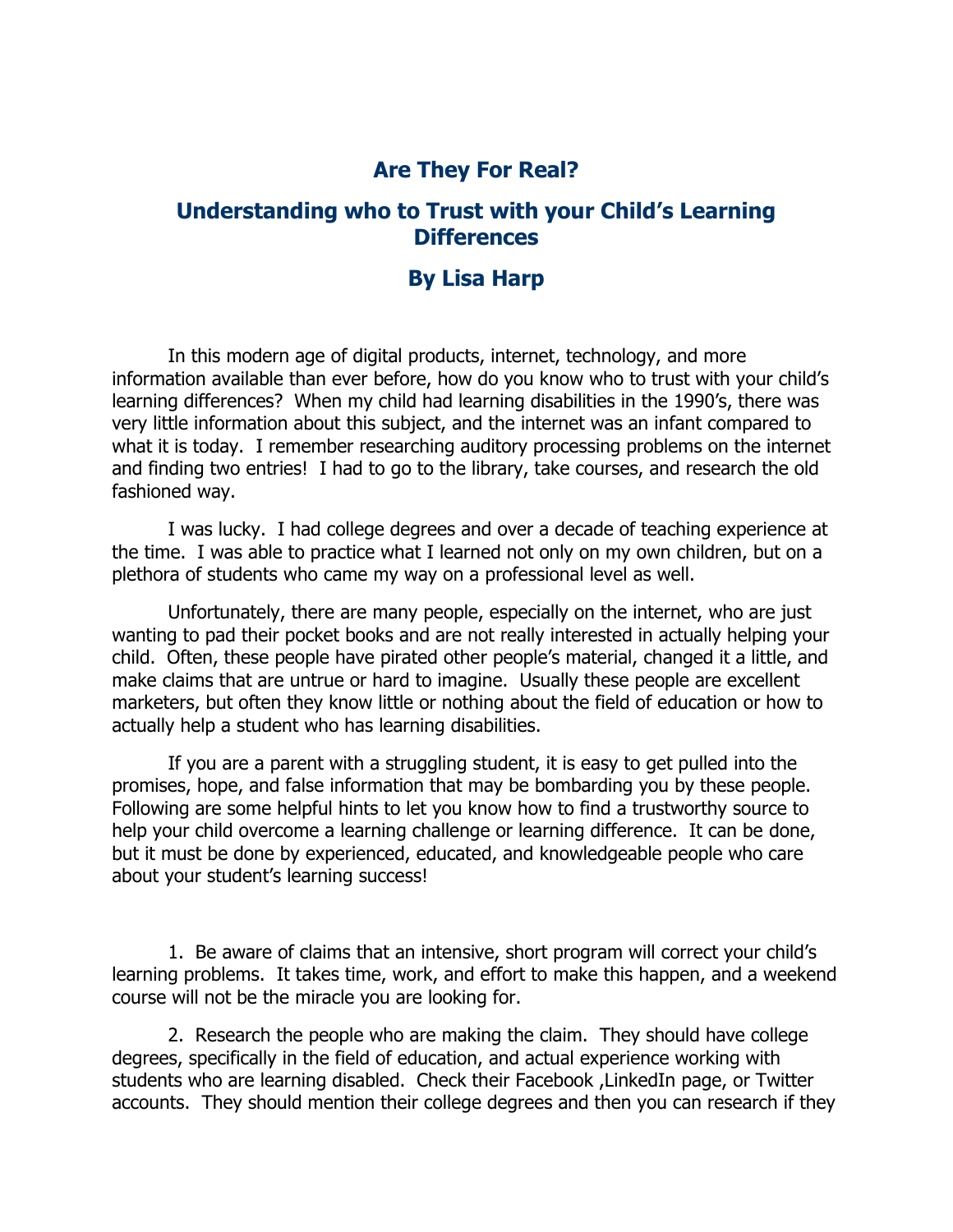are telling the truth by contacting the actual university. Also, call them up and ask specifically how many students they have personally worked with in an educational setting. Drill them on how, where, what they were paid, etc. If they are vague, they are probably lying.

3. Be aware of claims that the person selling a product or program has hired a "team of educators and psychologists" to help them come up with this program. If this is true, they will be happy to provide you with a list of these people's names and their phone numbers, email addresses, and addresses. However, a team of this magnitude would cost a fortune to hire and most educators and psychologists would not be interested in doing a project like this when they could do their own for their own financial gain as well as getting their name and degrees well known. Anyone who has a college degree is aware of the amount of work and expense it takes to accomplish this and is probably not interested in letting someone else use their degrees as a front for a product.

4. Check for an actual store front. For instance, I have two learning centers operating in Northern California, and I am opening a new center in Colorado. At any rate, a true professional will have a store front. Check out the addresses to make sure the address given is legitimate. For instance, there is a person selling a learning program online. Her address is 139 Main Street, Valley Springs, CA. If you research this address, you will find that it is a karate studio, not a learning center. Being a karate instructor does not qualify you to sell a program for students with learning disabilities! (If you research further, you will find that she also does not have a college degree or experience working with children in an educational setting.) I would not suggest buying a product from this person.

5. Look at the site that is selling the product or program. Is it mostly blogs, or is there information on the site about learning differences and how the person selling the product has worked, researched, and found actual successes to help these disabilities? If the site is primarily a blog, is it fresh with new insights about learning differences, or is a "reblog" of other people's articles and materials? If it is just a "reblog", then this person probably does not have the experience, certification, education, or insight necessary to be selling a learning product. This person is probably just trying to increase standings with Google to increase profits and does not care about really helping your child.

6. Call this person. Ask specific questions about your child's learning difficulties. For instance, ask what you should do with your child who shows symptoms of dysgraphia. The person should be able to tell you specifically what to do, not just give a spiel about needing a comprehensive program and that you should buy their program because it will fix dysgraphia. Ask for case studies. Ask for references of people this person has worked with.

7. Be aware of programs that claim they will fix every learning disability. The program should be specific to the student's disability.